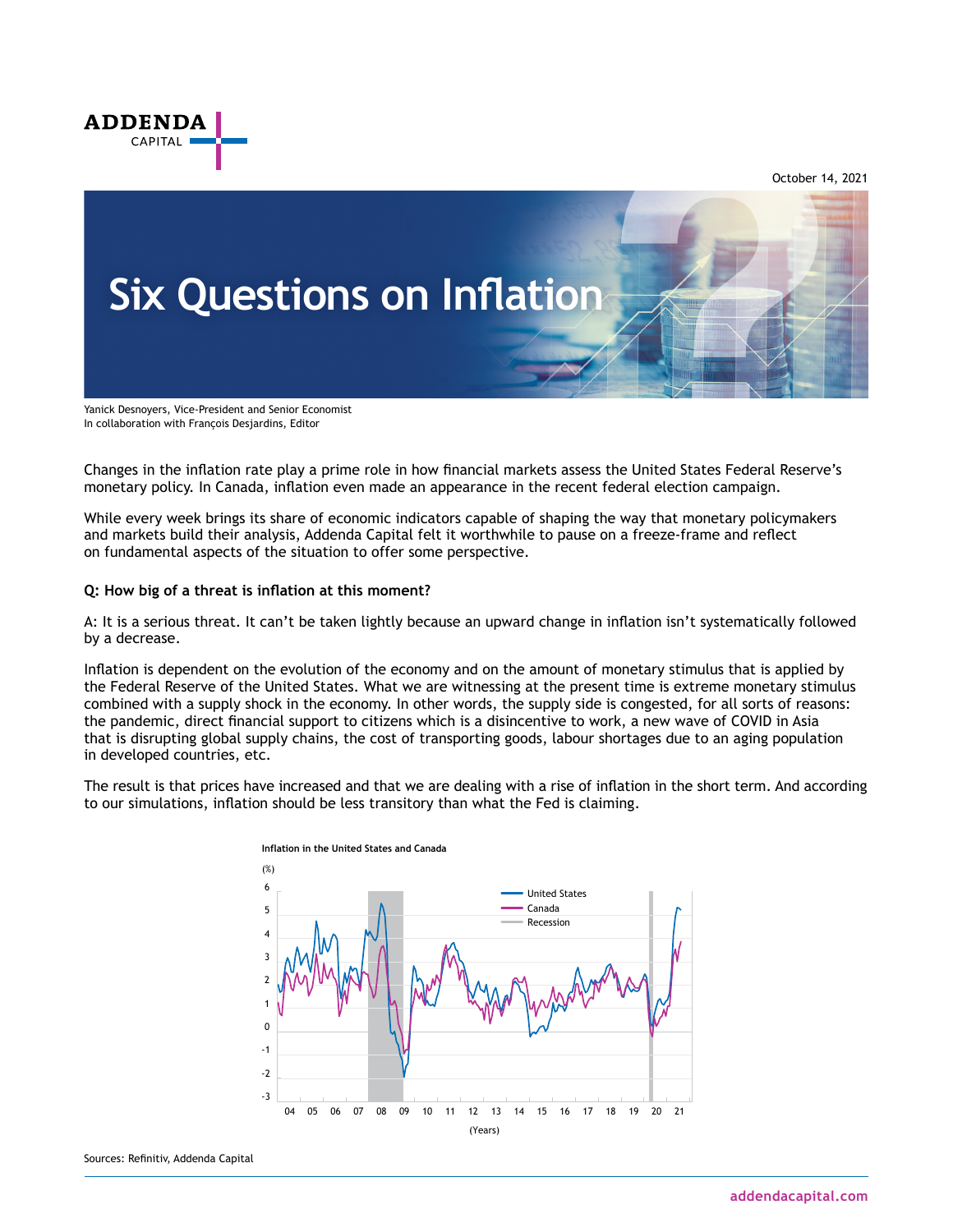### **Q: How can the Fed bring down inflation?**

A: The way to succeed is by putting the brakes on wage increases, which is achieved through an increase in the unemployment rate. However, in an economic cycle, the unemployment rate rises only during a recession. So there's a problem.

How will the Fed find its way out? By increasing its interest rates to bring back economic growth just below the potential GDP growth rate while avoiding growth so weak that it might then result in a recession. As such, engineer a soft landing of the economy. It is a perilous exercise. And what's more, the Canadian economic cycle is dependent on the cycle in the United States. A misguided monetary policy south of the border can bring about a recession in Canada.

Let's keep in mind the current backdrop. With monetary and budgetary stimuli provided by central banks and governments, the growth in GDP is way above its long-term growth, also known as potential GDP. This has not only brought down the rate of unemployment, but at a much faster pace than during the previous economic rebounds. This will continue.

However, there is a lack of workforce. In the United Kingdom, in Canada, in the United States, the balance between supply and demand in the labour market isn't there. We are seeing a situation where GDP growth is going to be strong, but in a world where labour supply isn't able to keep up.

### **Q: What should we bear in mind when assessing this trend?**

A: When the rate of unemployment hits a low point next year, what sort of wage growth will we be witnessing? In a situation, in fact, where there are going to be many available jobs and a record labour shortage? In this scenario, we can expect that the rates of wage growth will be stronger than usual. Fluctuations in the dollar, import prices, prices associated with oil… These factors have temporary effects on inflation. But wage increases have permanent impacts.

Those who say that the rate of inflation will come back down are concluding, implicitly, that there will be no wage growth. We do not share that view. Eleven million job openings in the United States is without precedent, as are the 800,000 in Canada and 1 million in the United Kingdom.



At the end of the day, central banks are very good when it comes to getting us out of recessions, but the scorecard is not as stellar when it comes to preventing recessions. Recessions are a passageway to foster the return of an economic balance. The Fed is creating one of the largest imbalances in the history of the labour market, an imbalance which will be compounded by structural phenomena in the ageing of the population.

# **Q: What can be said of the situation in Canada?**

A: It is a bit less concerning, because people have come back to the labour market in greater numbers than in the United States. The participation rate in Canada is higher than it is in the United States. For this reason, we are witnessing stronger wage growth in the United States than here.